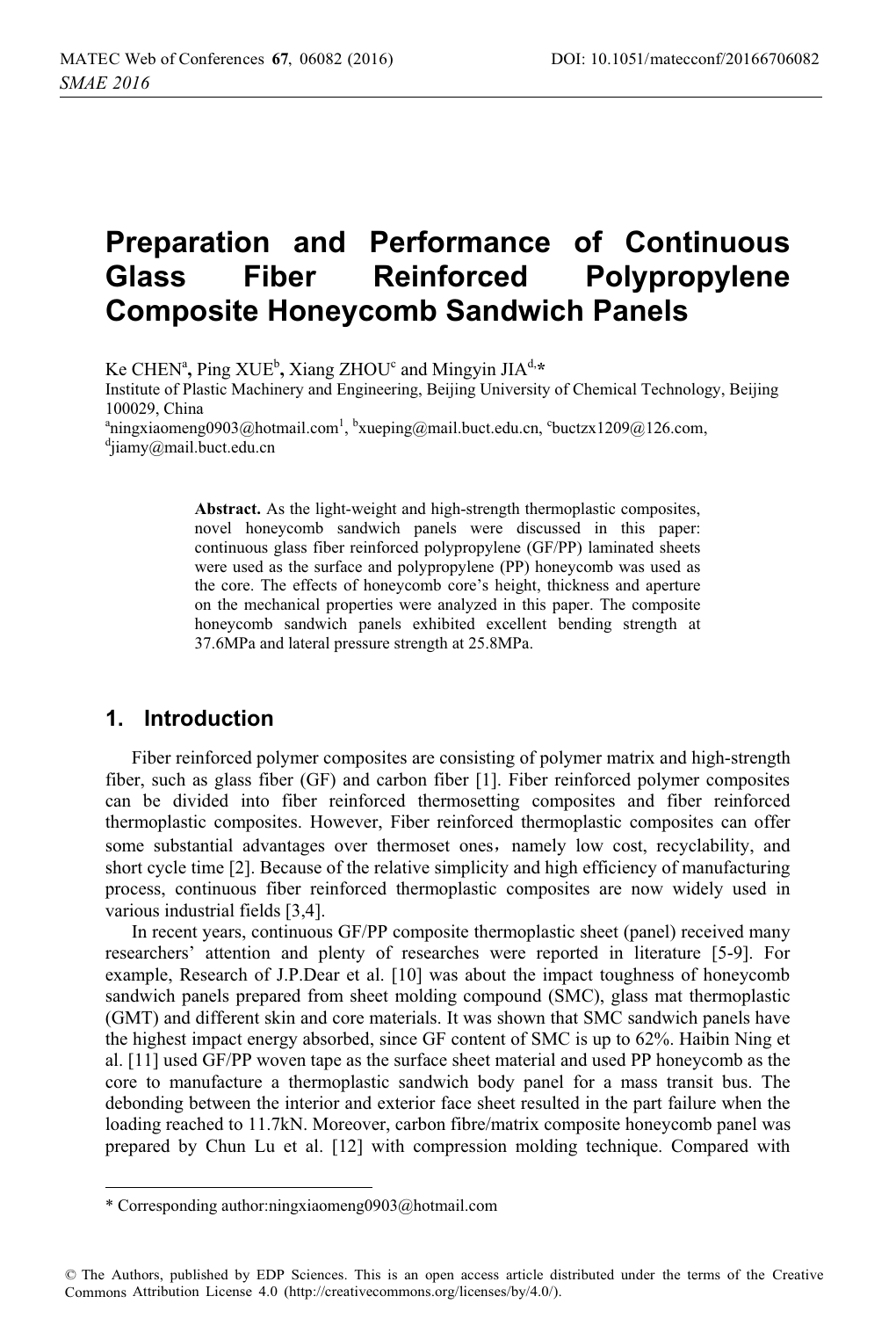traditional aluminum and Nomex honeycomb Sandwich panel, carbon fibre/epoxy Honeycomb Sandwich panel has higher bending strength.

This article discusses the usage of GF/PP laminated sheets for the manufacturing of three kinds of honeycomb sandwich panels through hot press. An additional outcome of this study is to analyze the process parameters and their effects on the tensile properties, bending properties and lateral pressure properties of the honeycomb sandwich panels.

## **2. Experimental Procedure**

PP supplied by Sinopec (China), GF from Jushi Group (China) and GF commingled yarn from Xuanlei Composite were used in this study to manufacture laminated sheets as the surface of the honeycomb sandwich panels. The glass fiber was directly roving with 2400 tex. In addition, PP honeycomb cores with different parameters, which were the production of Tubo Plate (China), were used as the interlayers of the honeycomb sandwich panels.

Continuous GF/PP unidirectional impregnated sheets were prepared by the method of melt impregnation. The PP matrix was melted and extruded to the dipping mold by a double screw extruder. There were grooves in the dipping mold with different depths. The dispersion was realized by pulling glass fiber through the dipping roller. Impregnated fiber was pulled out of the mold and then cooled and shaped. Thus, continuous GF/PP unidirectional dipping sheet was prepared with the fiber mass content of 60%, which was shown in Fig. 1 (a).



Fig. 1 Continuous GF/PP unidirectional dipping sheet (a), continuous GF/PP commingled yarn laminated sheet (b) and PP honeycomb (c).

Three kinds of continuous GF/PP laminated sheets (continuous GF/PP unidirectional  $(0^{\circ}/0^{\circ})$  laminated sheet, continuous GF/PP cross  $(0^{\circ}/90^{\circ})$  laminated sheet and continuous GF/PP commingled yarn laminated sheet) were manufactured, which were intended as the surfaces of honeycomb sandwich panels.

Self-prepared continuous GF/PP unidirectional impregnated sheets were cut in  $200 \times$ 200 mm size and sequenced placed according to different layers and different angles. There was a hot press at  $220^{\circ}$ C, 5MPa for 15min. Then cool down the sheets with 5MPa until room temperature.

Next was the preparation of commingled yarn laminated sheets. The acquired glass fiber commingled yarn was woven crosswise and each commingled yarn contained reinforced fiber and PP fiber (fiber mass content was also 60%). Process conditions were the same as the above. Continuous GF/PP commingled yarn laminated sheet was shown in Fig. 1 (b) and PP honeycomb was also shown in Fig. 1 (c).

Finally, it would be the preparation of the honeycomb sandwich panels. Continuous GF/PP laminated sheets and honeycomb core were placed according to the structure of sandwich. Through hot press, the consolidation between sheets and honeycomb core was realized. Molding conditions were  $210^{\circ}\text{C}$  and 0.5MPa for 25s. Then there would be a cold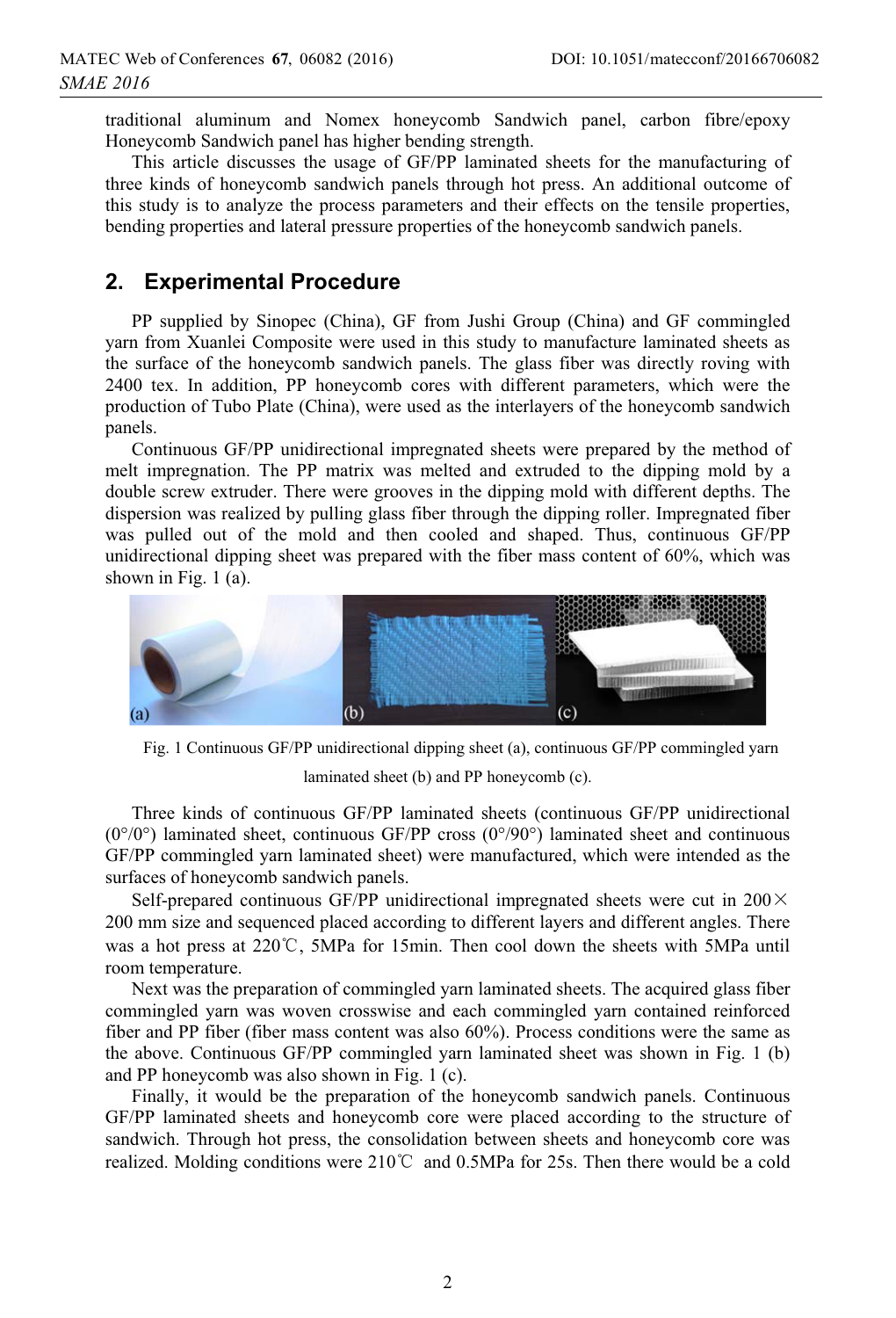press with 0.5MPa until room temperature. Thus, three kinds of honeycomb sandwich panels would be manufactured.

#### **3. Results and Discussion**

**Height of honeycomb core.** Only change the honeycomb core's height to produce three kinds of honeycomb sandwich panels (3 layers) and test their flat pressure performance. Aperture of the honeycomb core was 8mm and wall thickness was 0.6mm. Results were shown in Fig. 2.



Fig. 2 Commingled yarn honeycomb sandwich panel(a), unidirectional (0°/0°) laminated

honeycomb sandwich panel(b) and cross  $(0^{\circ}/90^{\circ})$  laminated honeycomb sandwich panel(c).

It was seen that the flat pressure strength of these three kinds of honeycomb sandwich panels decreased with the height's increase. The maximum flat pressure strength was 4.2MPa. The equation of flat pressure modulus of the honeycomb sandwich panel [13] was followed.

$$
\frac{1}{E_z} = \frac{2t}{E_{fz}(h+2t)} + \frac{h}{E_{cz}(h+2t)}
$$
\n(1)

In which *h* and *t* are the height of honeycomb core and thickness of panel.  $E_z$  is vertical flat modulus of honeycomb sandwich panel,  $E<sub>fz</sub>$  is vertical modulus of panel, and  $E_{cz}$  is the vertical modulus of honeycomb core.

*Ez* can be calculated according to the Eq. 1.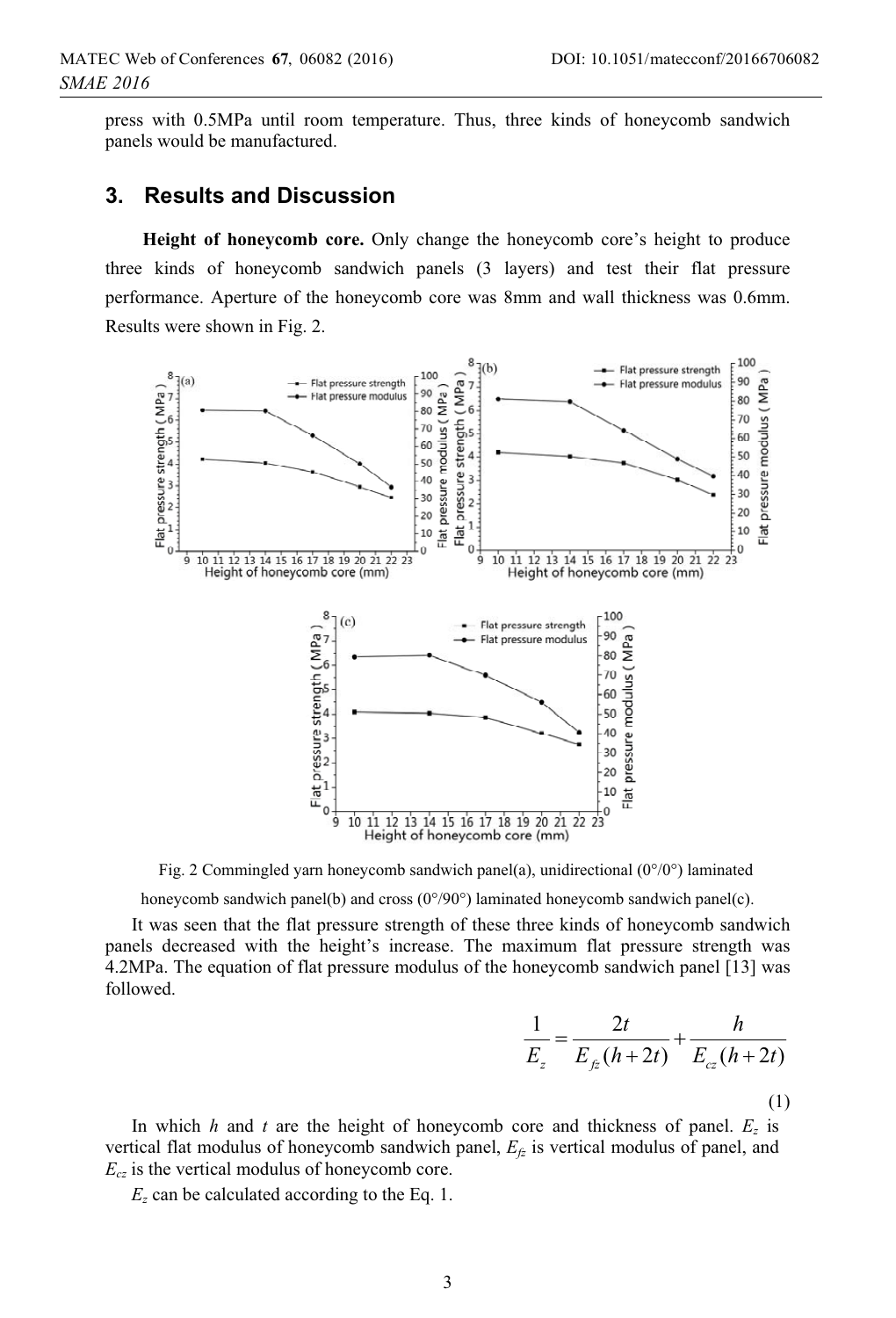$$
E_z = \frac{E_{jz}E_{cz}(h+2t)}{2tE_{cz} + E_{jz}h}
$$

(2)

In terms of *h* as independent variables of  $E_z$  partial differential equation can be obtained.

$$
(E_z)_h = \frac{2E_{fz}E_{cz}(E_{cz} - E_{fz})}{(2E_{cz}t + E_{fz}h)^2}
$$
\n(3)

Since  $E_{fz} \gg E_{cz} > 0$  and  $(E_z)_h$ <sup>'</sup> <0, flat modulus of the honeycomb sandwich panel was negative correlated with the height. Therefore, its flat pressure performance decreased with the increase of the height of honeycomb core.

Bending performance was also tested and recorded.



Fig. 3 Commingled yarn honeycomb sandwich panel(a), Unidirectional (0°/0°) laminated honeycomb sandwich panel(b) and Cross (0°/90°) laminated honeycomb sandwich panel(c).

From Fig. 3, bending performance of the three kinds of honeycomb sandwich panels also decreased with the increase of the height. It was indicated that bending crack was caused by lateral shear failure of the honeycomb core. By Eq. 4, shear modulus of honeycomb sandwich panel could be calculated [13].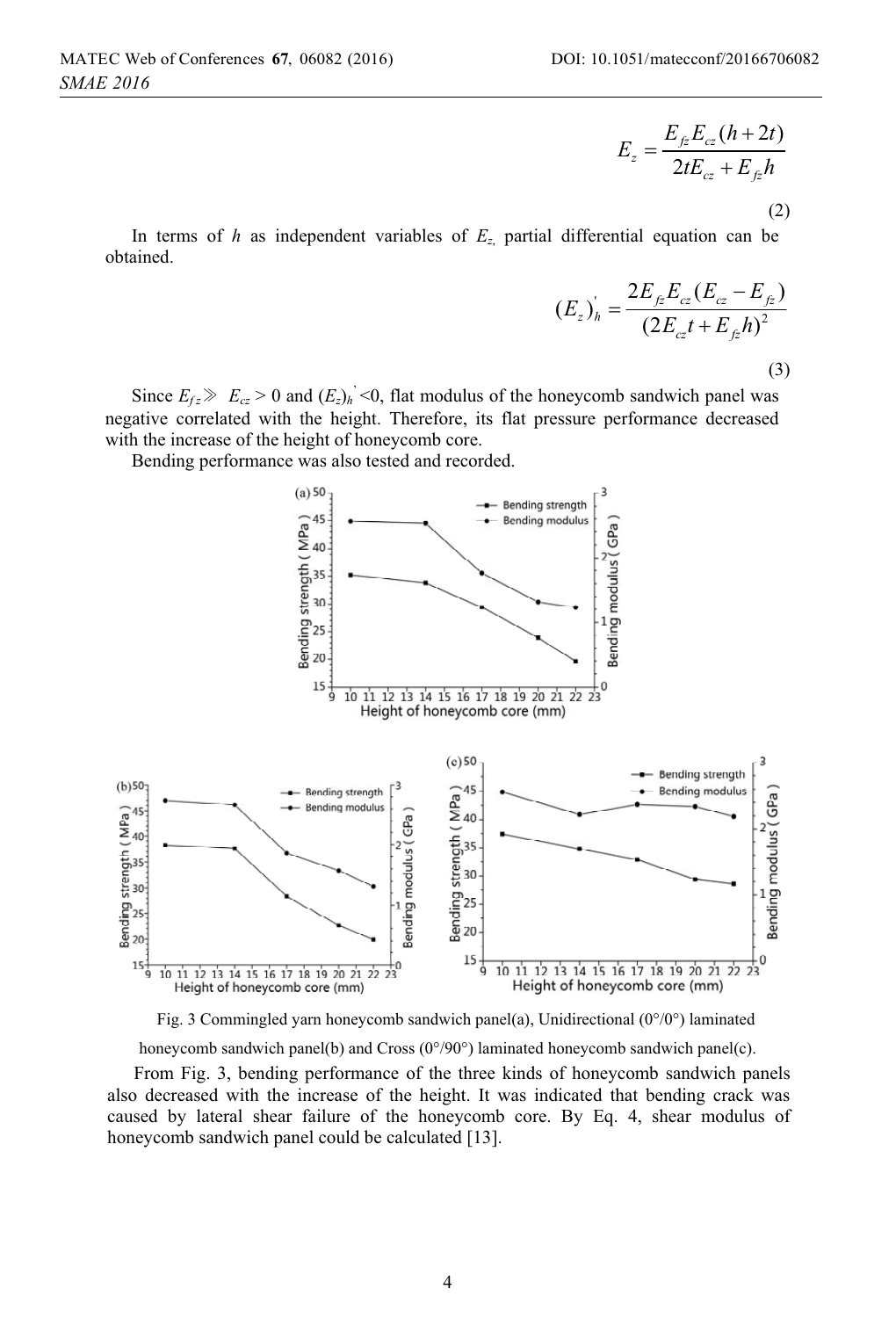2  $\mathbf{v}_{xy} = \mathbf{G}_{fxy} \frac{1}{h+2}$  $G_{xy} = G_{fxy} \frac{2t}{h+2t}$ (4)

In which  $G_{xy}$  and  $G_{fxy}$  are shear modulus of honeycomb sandwich panels and shear modulus of the surface sheets.The shear modulus of the honeycomb sandwich panels decreased with the increase of the height, which made high composite honeycomb core more prone to bending deformation.

Lateral pressure performance of different honeycomb core heights was tested. The results were shown in Table 1.

TABLE 1 LATERAL PRESSURE PERFORMANCE OF DIFFERENT HONEYCOMB CORE  $\cdots$ 

|                                                                                 | <b>HEIGHIS</b>                  |                |            |                |                |     |  |  |
|---------------------------------------------------------------------------------|---------------------------------|----------------|------------|----------------|----------------|-----|--|--|
|                                                                                 | Height of honeycomb core/mm     |                |            |                |                |     |  |  |
| Type                                                                            |                                 | 10             | 14         | 17             | 20             | 22  |  |  |
|                                                                                 | Lateral pressure                | 15.            | 14.        | 13.            | 10.            | 9.6 |  |  |
| Commingled yarn                                                                 | strength/MPa                    | $\overline{c}$ | 3          | $\mathfrak{D}$ | $\overline{c}$ | 3   |  |  |
| honeycomb sandwich panel                                                        | Lateral pressure<br>modulus/MPa | 597            | 589        | 577            | 387            | 324 |  |  |
| Unidirectional $(0^{\circ}/0^{\circ})$<br>laminated honeycomb<br>sandwich panel | Lateral pressure                | 16.            | 15.        | 12.            | 11.            | 10. |  |  |
|                                                                                 | strength/MPa                    | 5              | 3          | 6              | 1              | 7   |  |  |
|                                                                                 | Lateral pressure<br>modulus/MPa | 462            | 420        | 367            | 321            | 317 |  |  |
| Cross $(0^{\circ}/90^{\circ})$ laminated<br>honeycomb sandwich panel            | Lateral pressure                | 25.            | 24.        | 20.            | 18.            | 17. |  |  |
|                                                                                 | strength/MPa                    | 8              | 9          | 3              | $\overline{7}$ | 6   |  |  |
|                                                                                 | Lateral pressure                | 110            | 101<br>967 |                | 944            | 869 |  |  |
|                                                                                 | modulus/MPa                     | 7              | 9          |                |                |     |  |  |

Lateral pressure strength and modulus decreased with the increase of honeycomb core's height, since honeycomb sandwich panels would produce compression deformation and bending deformation under the lateral load. The maximum lateral pressure strength was 25.8MPa, which was shown at 10mm of the honeycomb core.

**Thickness of the honeycomb core.** Only change the thickness of the honeycomb core, performance of three kinds of honeycomb sandwich panels (3 layers) was tested and recorded. The aperture of the honeycomb core was 8mm, height of honeycomb core was 14mm. Results were shown in Table 2.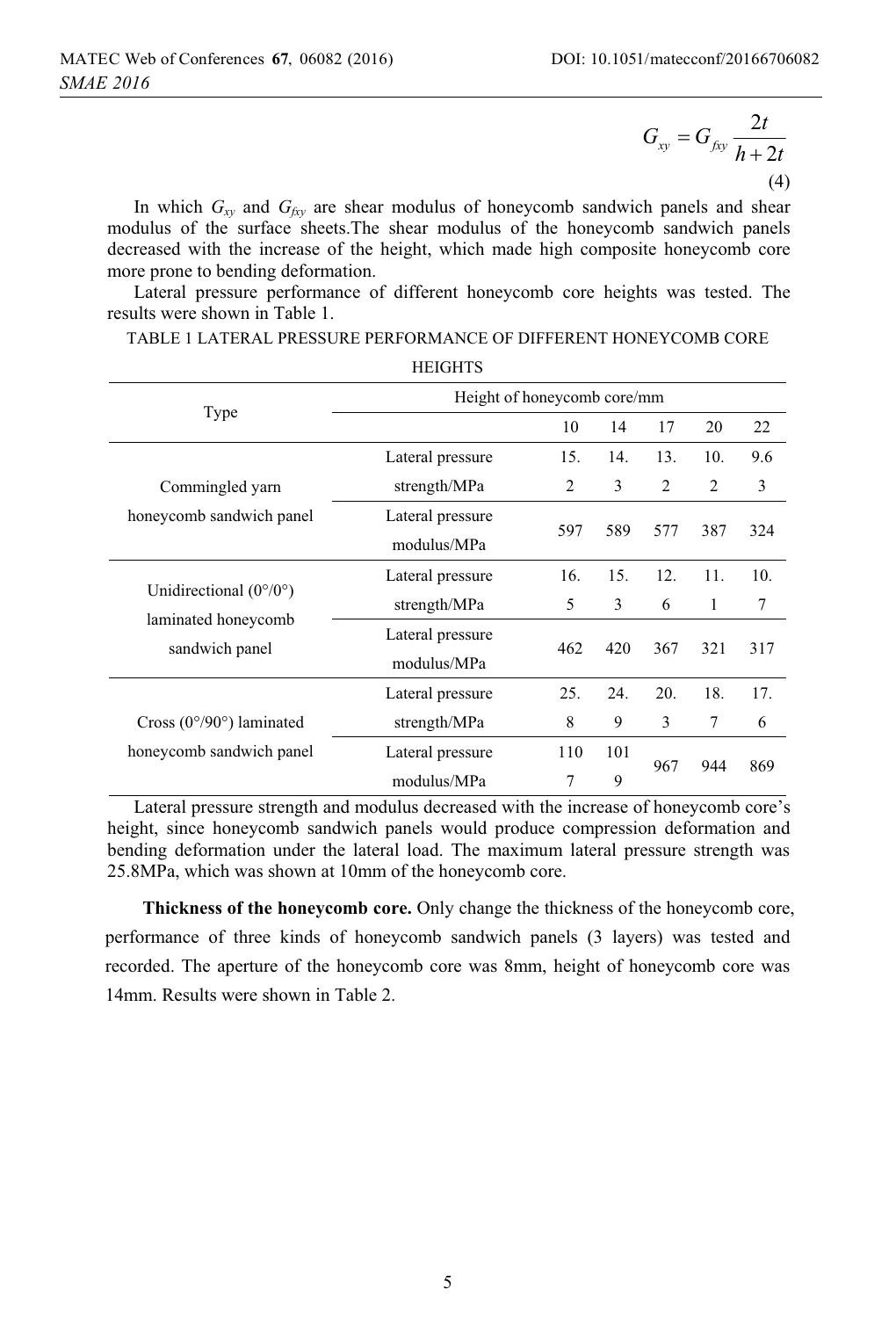|                                    |                |           | HUINE I CUMB SAIND WICH FAINEL |                                   |                                |           |  |
|------------------------------------|----------------|-----------|--------------------------------|-----------------------------------|--------------------------------|-----------|--|
|                                    | Commingled     |           | Unidirectional                 |                                   | Cross $(0^{\circ}/90^{\circ})$ |           |  |
|                                    |                | yarn      |                                | $(0^{\circ}/0^{\circ})$ laminated |                                | laminated |  |
| Performance                        |                | honeycomb |                                | honeycomb                         |                                | honeycomb |  |
|                                    | sandwich panel |           | sandwich panel                 |                                   | sandwich panel                 |           |  |
|                                    | $T=0.4$        | $T=0.6$   | $T=0.4$                        | $T=0.6$                           | $T=0.4$                        | $T=0.6$   |  |
| Flat pressure strength/MPa         | 2.97           | 4.05      | 2.84                           | 4.02                              | 3.12                           | 4.04      |  |
| Flat pressure modulus/MPa          | 64.7           | 80.3      | 60.4                           | 79.8                              | 70.6                           | 80.2      |  |
| Bending strength/MPa               | 20.2           | 33.8      | 26.2                           | 37.6                              | 20.7                           | 34.8      |  |
| Bending modulus/MPa                | 1.96           | 2.53      | 2.15                           | 2.67                              | 1.27                           | 2.22      |  |
| Lateral pressure strength/MPa      | 11.0           | 14.3      | 10.3                           | 15.3                              | 16.3                           | 24.9      |  |
| Lateral pressure modulus/MPa       | 419            | 589       | 316                            | 420                               | 717                            | 1019      |  |
| Volume density/ $kg \cdot m^{-3}$  | 395            | 437       | 343                            | 391                               | 501                            | 556       |  |
| Thickness of honeycomb<br>panel/mm | 14.6           | 15.4      | 14.4                           | 15.3                              | 16.7                           | 17.6      |  |

TABLE 2 PERFORMANCE OF DIFFERENT HONEYCOMB CORE THICKNESSES OF HONEYCOMB SANDWICH PANEL

It can be seen that honeycomb sandwich panels with thicker honeycomb core had better mechanical property. It was also found that panels of same layers were got thinner with thinner honeycomb core. This was due to the process of hot press fusion. The thinner of the honeycomb wall, the panels more possible to collapse. Maximum bending strength was 37.6MPa when honeycomb core was 0.6mm.

**Honeycomb core apertures.** Performance of the honeycomb sandwich panels (3 layers) with different honeycomb core apertures was shown in Table 3. Thickness of the honeycomb core was 0.6mm, and height of honeycomb core was 14mm.

TABLE 3 PERFORMANCE OF DIFFERENT HONEYCOMB CORE APERTURE OF

| <b>HONEYCOMB SANDWICH PANELS</b> |  |
|----------------------------------|--|
|                                  |  |

| Performance                | Commingled<br>yarn<br>honeycomb<br>sandwich<br>panel |                       | Unidirectional<br>$(0^{\circ}/0^{\circ})$ laminated<br>honeycomb<br>sandwich panel |            | Cross $(0^{\circ}/90^{\circ})$<br>laminated<br>honeycomb<br>sandwich panel |            |
|----------------------------|------------------------------------------------------|-----------------------|------------------------------------------------------------------------------------|------------|----------------------------------------------------------------------------|------------|
|                            | $\Phi = 8$                                           | $\Phi$ =1<br>$\theta$ | $\Phi = 8$                                                                         | $\Phi$ =10 | $\Phi = 8$                                                                 | $\Phi$ =10 |
| Flat pressure strength/MPa | 4.05                                                 | 2.91                  | 4.02                                                                               | 2.86       | 4.04                                                                       | 2.97       |
| Flat pressure modulus/MPa  | 80.3                                                 | 67.4                  | 79.8                                                                               | 62.3       | 80.2                                                                       | 70.9       |
| Bending strength/MPa       | 33.8                                                 | 22.4                  | 37.6                                                                               | 26.4       | 34.8                                                                       | 21.1       |
| Bending modulus/MPa        | 2.52                                                 | 1.76                  | 2.67                                                                               | 2.03       | 22.2.                                                                      | 18.2       |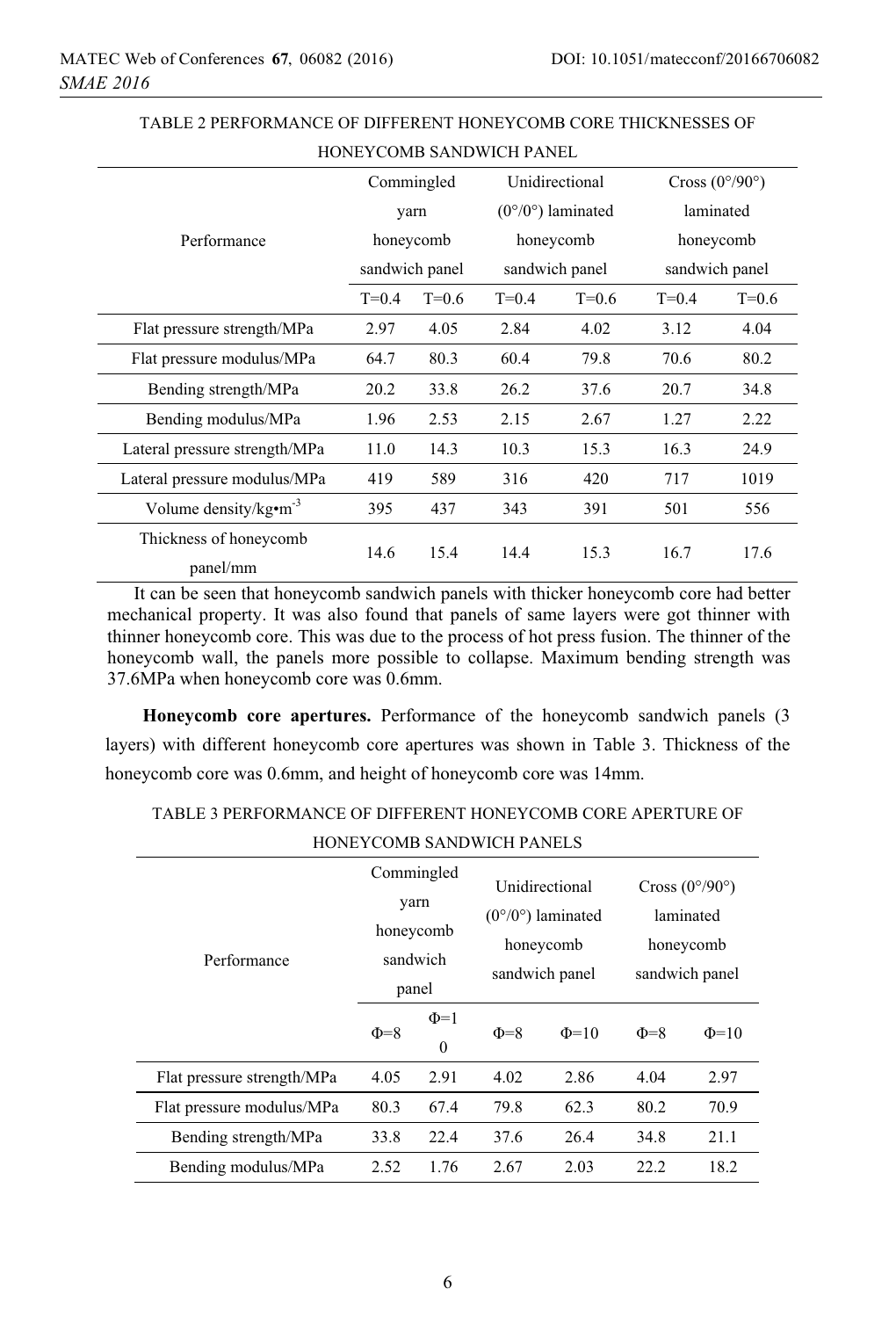| Lateral pressure<br>strength/MPa   | 14.3 | 10.7 | 15.3 | 10.2 | 24.9 | 17.6 |
|------------------------------------|------|------|------|------|------|------|
| Lateral pressure<br>modulus/MPa    | 589  | 406  | 420  | 361  | 1019 | 743  |
| Volume density/ $kg·m-3$           | 437  | 352  | 391  | 321  | 556  | 479  |
| Thickness of honeycomb<br>panel/mm | 15.4 | 14.9 | 15.3 | 15.1 | 17.6 | 17.4 |

It was important to note that the increase of the aperture caused the numbers decrease of aperture lattices, so that anti compression capacity of honeycomb sandwich panels was weaken. The bending capacity and the capacity of the lateral load were also reduced with the number reduction of the aperture lattices.

### **4. Conclusions**

The present paper discussed the preparation of the three kinds of continuous GF/PP honeycomb sandwich panels and analyzed the effect of honeycomb core structure on the mechanical properties of honeycomb sandwich panels. The increasing height of the honeycomb core, decreasing wall thickness of the honeycomb core and increasing aperture of the honeycomb core all can induce poor mechanical properties of the composite honeycomb sandwich panels.

## **References**

- 1. H. Ku, H. Wang, N. Pattarachaiyakoop, M. Trada, A review on the tensile properties of natural fiber reinforced polymer composites, Compos. Part B-Eng. 42 (2011) 856–873.
- 2. H.L. Yin, X.Q. Peng, T.L. Du, J. Chen, Forming of thermoplastic plain woven carbon composites: An experimental investigation, J. Thermoplast. Compos. 28 (2015) 730-742.
- 3. F. Abbassi, I. Elfaleh, S. Mistou, A. Zghal, M. Fazzini,T. Djilali, Experimental and numerical investigations of a thermoplastic composite (carbon/PPS) thermoforming, Struct. Control Hlth. 18 (2011) 769-780.
- 4. G. Lebrun, M.N. Bureau, J. Denault, Thermoforming-stamping of continuous glass fiber/ polypropylene composites: interlaminar and tool-laminate shear properties, J. Thermoplast. Compos. 17 (2004) 137-165.
- 5. A.C. Long, C.E. Wilks, C.D. Rudd, Experimental characterisation of the consolidation of a commingled glass/polypropylene composite, Compos. Sci. Technol. 61 (2001) 1591-1603.
- 6. D.H. Kim, W.I. Lee, K. Friedrich, A model for a thermoplastic pultrusion process using commingled yarns, Compos. Sci. Technol. 61 (2001) 1065-1077.
- 7. F. Perrin, M.N. Bureau, J. Denault, J.I. Dicksona, Mode I interlaminar crack propagation in continuous glass fiber/polypropylene composites: temperature and molding condition dependence, Compos. Sci. Technol. 63 (2003) 597-607.
- 8. M. Sadighi, E. Rabizadeh, F.J. Kermansaravi, Effects of laminate sequencing on thermoforming of thermoplastic matrix composites, Mater. Process. Tech. 201 (2008) 725-730.